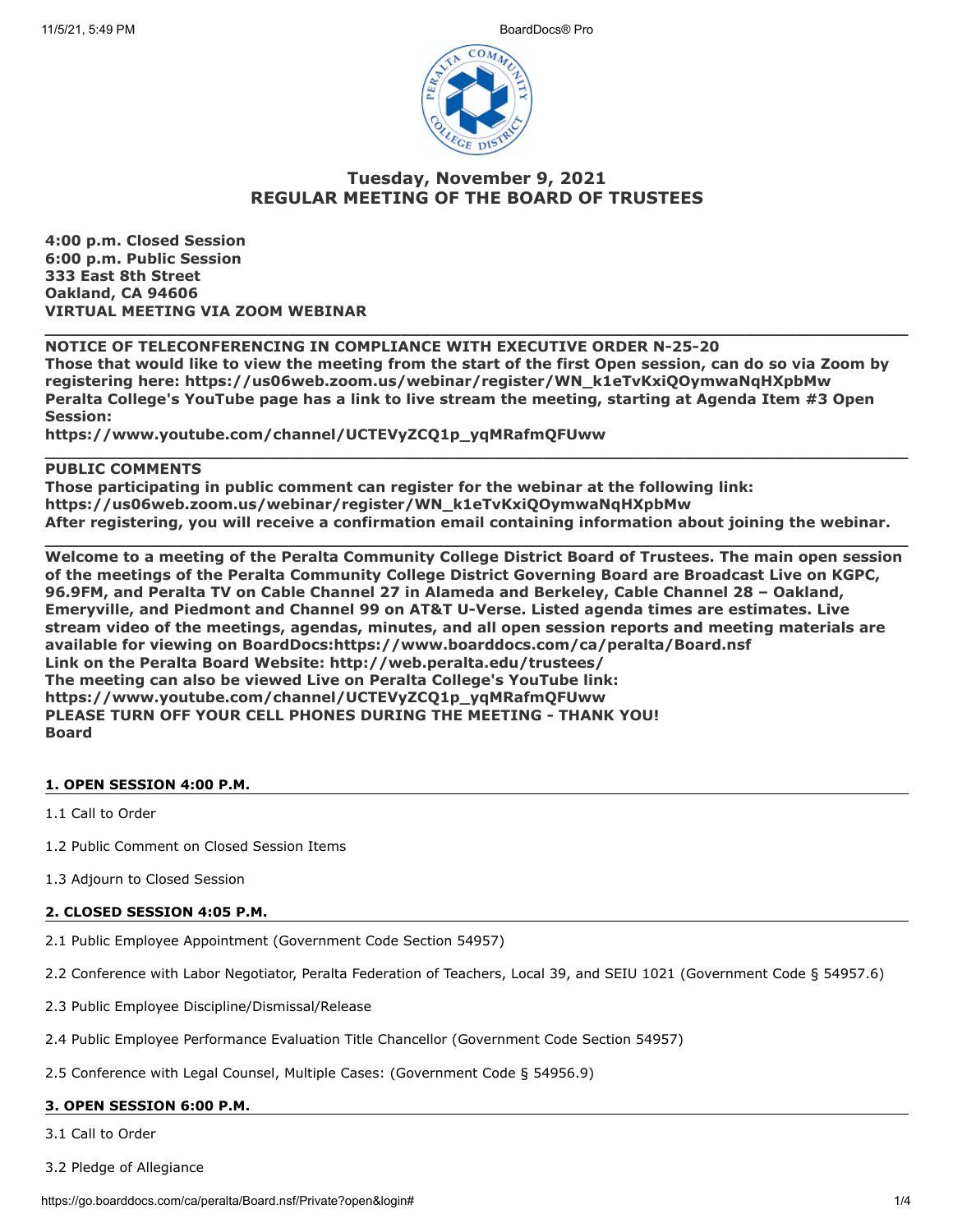3.3 Roll Call

3.4 Affirmation of the Statement of Cooperation

3.5 Report of Action Taken in Closed Session

3.6 Approval of the Agenda

3.7 Approval of the Minutes

3.8 Associated Student Government Reports

3.9 Peralta Classified Senate Report

3.10 District Academic Senate Report

3.11 Public Communication

3.12 Chancellor's Reports

#### **4. PRESENTATIONS**

4.1 PEOPLESOFT Update Regarding Process and How it is Being Utilized for Contracts. Presenter: Antoine Mehouelley, Chief Technology & Information Officer

#### **5. INFORMATIONAL ITEMS**

5.1 First Reading on Proposed Board Policies. Presenter: Interim Chancellor Jannett Jackson

5.2 Board Will Conduct a Review of Administrative Procedures. Presenter: Interim Chancellor Jannett Jackson

5.3 PCCD Enrollment Report 11.9.21 Presenter: Vice Chancellor Siri Brown

#### **6. CONSENT CALENDAR - CHANCELLOR'S OFFICE**

6.1 Consider Re-Adoption of Resolution No. 21/22-51 for District Brown Act-Covered Legislative Bodies to Continue Conducting Meetings Via Teleconference Per California Government Code Section 54953 (or "Assembly Bill 361") Resolution No. 21/22-51. Presenter: Interim Chancellor Jackson

6.2 Consider Approval of Legal Services in the Aggregate Amount of \$900,000 with Certain Law Firms for Fiscal Year 2021 - 2022. Presenters: Interim Chancellor Jackson and Interim Chief of Staff Roberts

#### **7. CONSENT CALENDAR - HUMAN RESOURCES**

7.1 Consider Approval of Academic Personnel Items. Presenter: Interim Vice Chancellor Ronald McKinley

7.2 Consider Approval of a Management Personnel Item. Presenter: Interim Vice Chancellor Ronald McKinley

7.3 Consider Approval of Classified Personnel Items. Presenter: Interim Vice Chancellor Ronald McKinley

7.4 Consider Ratification of a Contract in the Amount of \$70,000.00 with Advanced Chemical Transportation Inc. (ACT) for Hazardous Waste disposal. Presenter: Interim Vice Chancellor Ronald McKinley

#### **8. CONSENT CALENDAR - FINANCE**

8.1 Consider Review of the Warrant/Payment Report for the period covering October 1, 2021 through October 31, 2021. Presenter: Interim Vice Chancellor Adil Ahmed

8.2 Consider Review of Purchase Order Report for the period covering from October 1, 2021 through October 31, 2021. Presenter: Interim Vice Chancellor Adil Ahmed

8.3 Consider Review of Budget Transfer Report for the period covering from October 1, 2021 through October 31, 2021. Presenter: Interim Vice Chancellor Adil Ahmed

### **9. CONSENT CALENDAR - FACILITIES**

9.1 Consider Approval of Preliminary Construction Drawings for the Alameda Aviation Complex Phase 1 Modernization Project Pursuant to Administrative Procedures 6340 and 6350 and Grant Authorization to Proceed with the Preliminary Construction Drawings and Specifications for the Project. Presenter: Interim Vice Chancellor Atheria Smith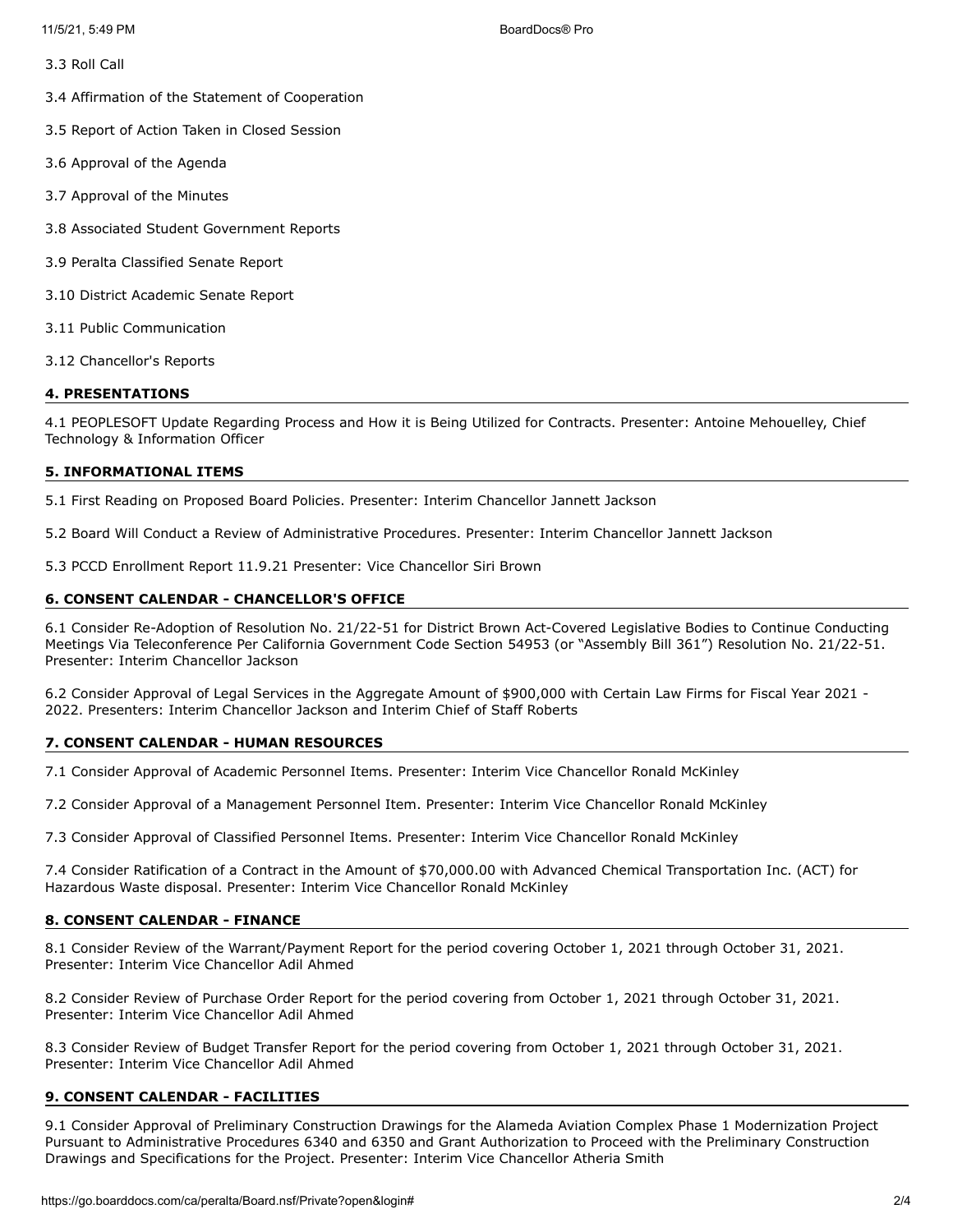9.2 Consider Approval of Amendment No. 2 to the Independent Consultant Agreement for Professional Services with Fugro USA Land, Inc. to Allow for the Provision of Additional Geotechnical Engineering Services for the Laney College Library Learning Resource Center Project and a Commensurate Increase to the Fee for Services Rendered by \$39,280, and an Accompanying Extension to the Term of the Agreement. Presenter: Interim Vice Chancellor Atheria Smith

9.3 Consider Ratification of Amendment No. 2 to Independent Consultant Agreement for Architectural Services with Studio T-SQ, Inc. to Increase the Not-to-Exceed Fee for Services Rendered by \$9,000.00 to Compensate Consultant for Additional Structural Design Work and for Additional Architectural Services for the Laney College Elevators Modernization Project at Laney College. Presenter: Interim Vice Chancellor Atheria Smith

9.4 Consider Approval of an Independent Consultant Agreement for Professional Services with Dialog Design, LP for Architectural Services in the Amount of \$146,250.00 for the Relocation of the Fab Lab at Laney College. Presenter: Interim Vice Chancellor Atheria Smith

9.5 Consider Approval of the Independent Contractor Agreement for Professional Services with Rapid Installations for Interim Housing Move Coordination Services Phase 1 for the New Landscape Horticulture Complex (MLH) at Merritt College with a Fee for Services Rendered of \$51,040. Presenter: Interim Vice Chancellor Atheria Smith.

### **10. CONSENT CALENDAR - ACADEMIC AFFAIRS**

10.1 Consider Approval of Addendum #2 to the Independent Contractor Agreement for Danny Beesley (Idea Builder Labs) in the Amount not to Exceed \$15,000. Presenter: President Nathaniel Jones.

10.2 Consider Approval of a Purchase Agreement with H2i Group Inc. dba Paton Group in the Amount of \$56,806.02 for Air Filtration Systems to Address COVID-19 Related Safety Issues for Classrooms Located on the College of Alameda Campus. Presenter: President Nathaniel Jones.

10.3 Consider the Approval of Addendum ICC for Marissa Cruz in the Capacity of Engagement and Success Coach Specialist. Presenter: President Rudy Besikof

10.4 Consider Ratification of Contract Education Agreement between Nanjing TJYX and College of Alameda via International Ed in the Amount of \$153,206.00. Presenter: Director of International Education Thomas Torres-Gil

10.5 Consider Approval for Laney College to Purchase a 5-Axis CNC Machine Center for the Machine Technology Dept. in an Amount of \$154,962.13. Presenter: President Rudy Besikof

## **11. ACTION ITEMS**

11.1 Second Reading of the New Functional Map for the District. Presenter: Interim Chancellor, Jannett Jackson

11.2 Consider Appointment of Members to the Parcel Tax Measures Oversight Committee Presenter: Interim Chancellor Jackson

11.3 Consider Approval of the Addition of the Executive Level 2 Salary Range to the July 1, 2021 Management Salary Schedule. Presenter: Interim Vice Chancellor Ronald McKinley

11.4 Consider Ratification of an Agreement Between the Community College League of California/Turnitin and Peralta Community College District in the amount of \$59,059.30. Presenter: Vice Chancellor Siri Brown

11.5 Consider Ratification of an Agreement Between Cabrillo Community College District and Peralta Community College District to Receive Regional Strong Workforce Program Round 5 Grant Funds in the Amount of \$1,227,099.00. Presenter: Vice Chancellor Siri Brown

11.6 Consider Approval of an Agreement Incorporating Joint Powers Authority OMNIA Partners Contract for Roofing and Waterproofing Materials and Services with Garland/DBS, Inc. in the Amount of \$324,387.00 for the Provision of Roofing Services at Laney College. Presenter: Interim Vice Chancellor Atheria Smith

11.7 Consider Approval of an Independent Contractor Agreement for Professional Services for Project Inspection Services with Anthonio, Inc. for the Laney College Central Utility Plant Project in an Amount Not to Exceed \$198,000.00. Presenter: Interim Vice Chancellor Atheria Smith

11.8 Consider Ratification of the Independent Contractor Agreement for Special Services with Marina Security Services, Inc. for Dispatch and Community-Based Safety and Security Services at the District Administrative Center in the Not to Exceed Amount of \$5,398,268. Presenter: Interim Vice Chancellor Atheria Smith.

#### **12. ANNOUNCEMENTS/REPORTS**

12.1 Board of Trustees' Reports

#### **13. ADJOURNMENT**